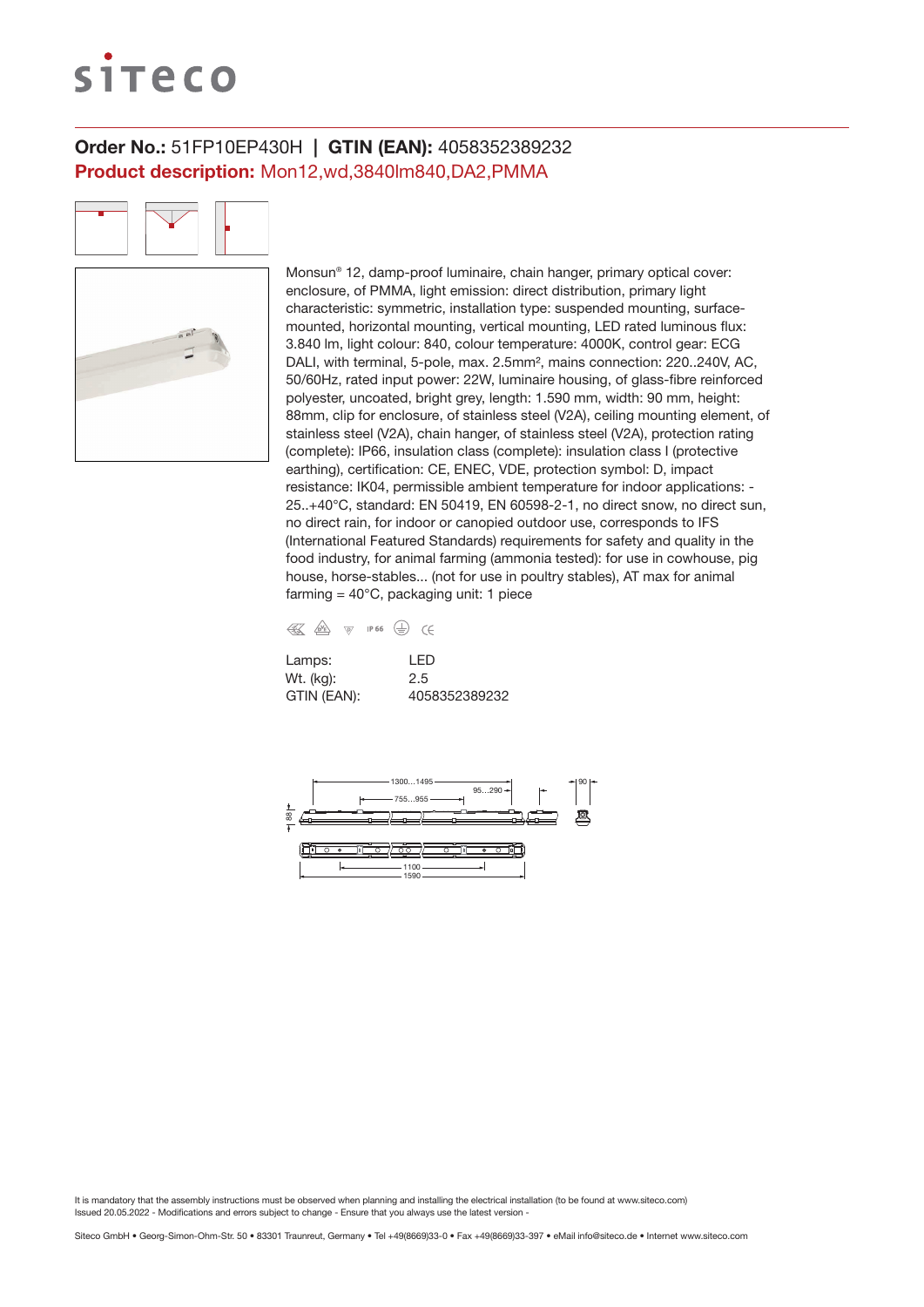# **siteco**

# Order No.: 51FP10EP430H | GTIN (EAN): 4058352389232 Detailed technical description: Mon12,wd,3840lm840,DA2,PMMA



#### Key data

- Product type: damp-proof luminaire
- Product name: Monsun® 12
- Order No.: 51FP10EP430H

## Lighting technology | Lamps | Control gear

## Component 1

## Lighting technology:

- Cover: enclosure
- Beam angle: wide distribution
- Symmetry: symmetric distribution
- Light emission: direct distribution

#### Lamps:

- Lamps: with LED
- Rated luminous flux: 3840lm
- Luminous efficacy: 172lm/W
- Colour temperature: 4000K
- Colour rendering index: CRI > 80
- Light colour: 840
- SDCM (Standard Deviation of Colour Matching): MacAdam  $\leq$  3 SDCM (initial)
- Rated input power: 22W
- Supplement: halogen-free wiring, without flicker

### Operating device:

- Control gear: ECG DALI
- Control: DALI 2

#### Certificates, Standards

- Protection rating: IP66
- Insulation class: insulation class I (protective earthing)
- Impact resistance: IK04
- Protection symbol: D
- Temperature range (operation): 25..+40°C
- Supplement: corresponds to IFS (International Featured Standards) requirements for safety and quality in the food industry, for indoor or canopied outdoor use, no direct snow, no direct sun, no direct rain, for animal farming (ammonia tested): for use in cowhouse, pig house, horse-stables... (not for use in poultry stables), AT max for animal farming  $= 40^{\circ}$ C
- Standard: EN 50419, EN 60598-2-1
- Certification, designation: CE, ENEC, VDE

#### Material, Colour

- luminaire housing: glass-fibre reinforced polyester, uncoated, bright grey, incl. chain hanger
- Colour specification: bright grey
- clip for enclosure: stainless steel (V2A)
- Quantity: 10 piece
- ceiling mounting element: stainless steel (V2A), ceiling mounting included
- Quantity: 2 piece
- chain hanger: stainless steel (V2A)
- Quantity: 2 piece
- Cover: enclosure of PMMA

#### **Mounting**

- Mounting method, mounting location: suspended mounting, surfacemounted, horizontal mounting, vertical mounting, to the ceiling, to the wall, to the Licross® mounting rail
- Arrangement: single/continuous arrangement
- Supplement: luminaire includes fixing accessories for ceiling surface mounting; for other types of installation: please order mounting accessories separately

#### Electrical connection

- Connection: terminal, 5-pole, max. 2.5mm²
- Nominal voltage: 220..240V, 50/60Hz, AC

#### Dimensions, Weight

- Length: 1590mm
- Width: 90mm
- Height: 88mm
- Weight: 2.5kg

#### Service life

— Rated service life: 100000h (L80/B50) at AT = 25°C, 70000h (L80/B50) at AT = 35°C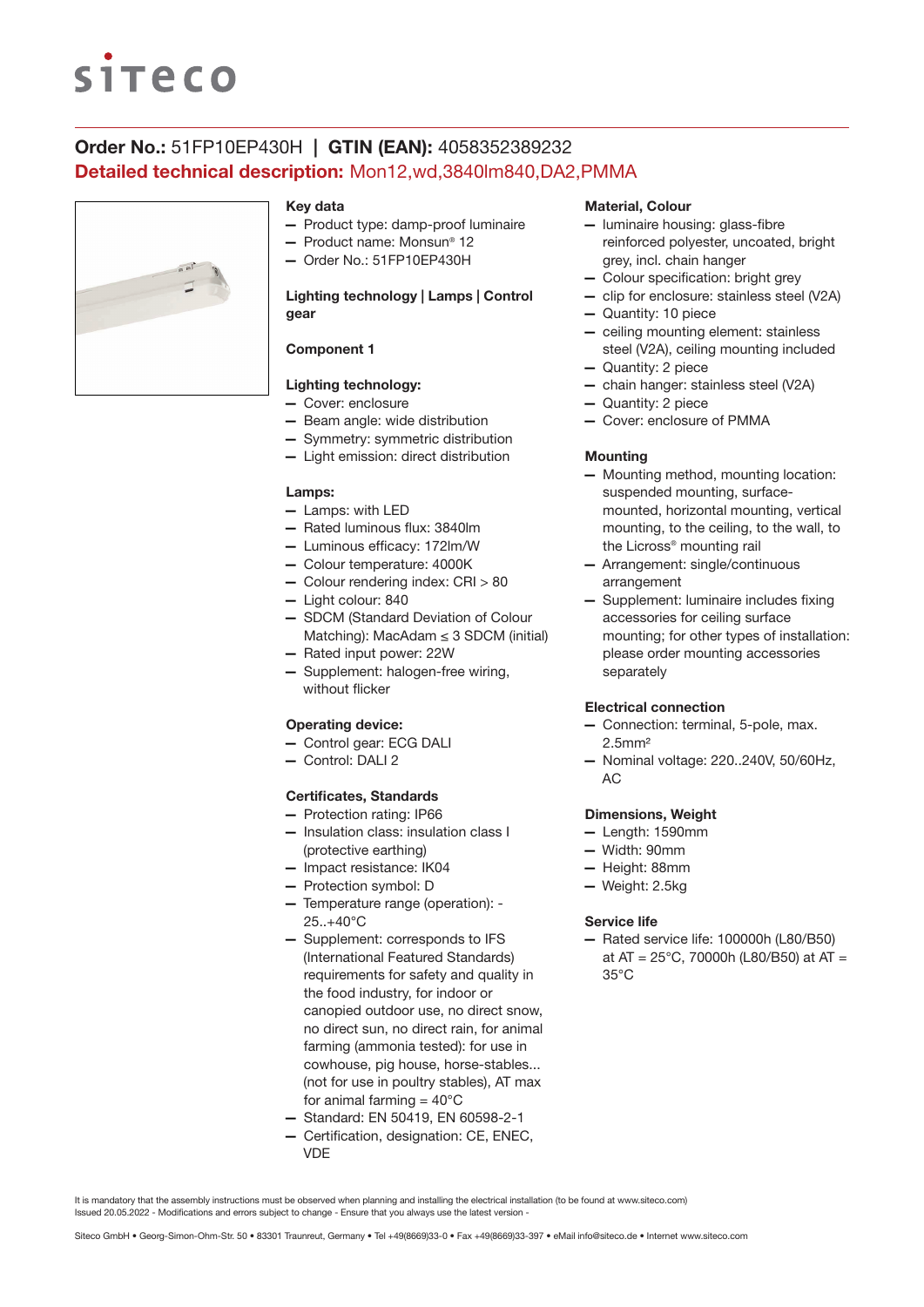

# Order No.: 51FP10EP430H | GTIN (EAN): 4058352389232 Dimensions: Mon12,wd,3840lm840,DA2,PMMA